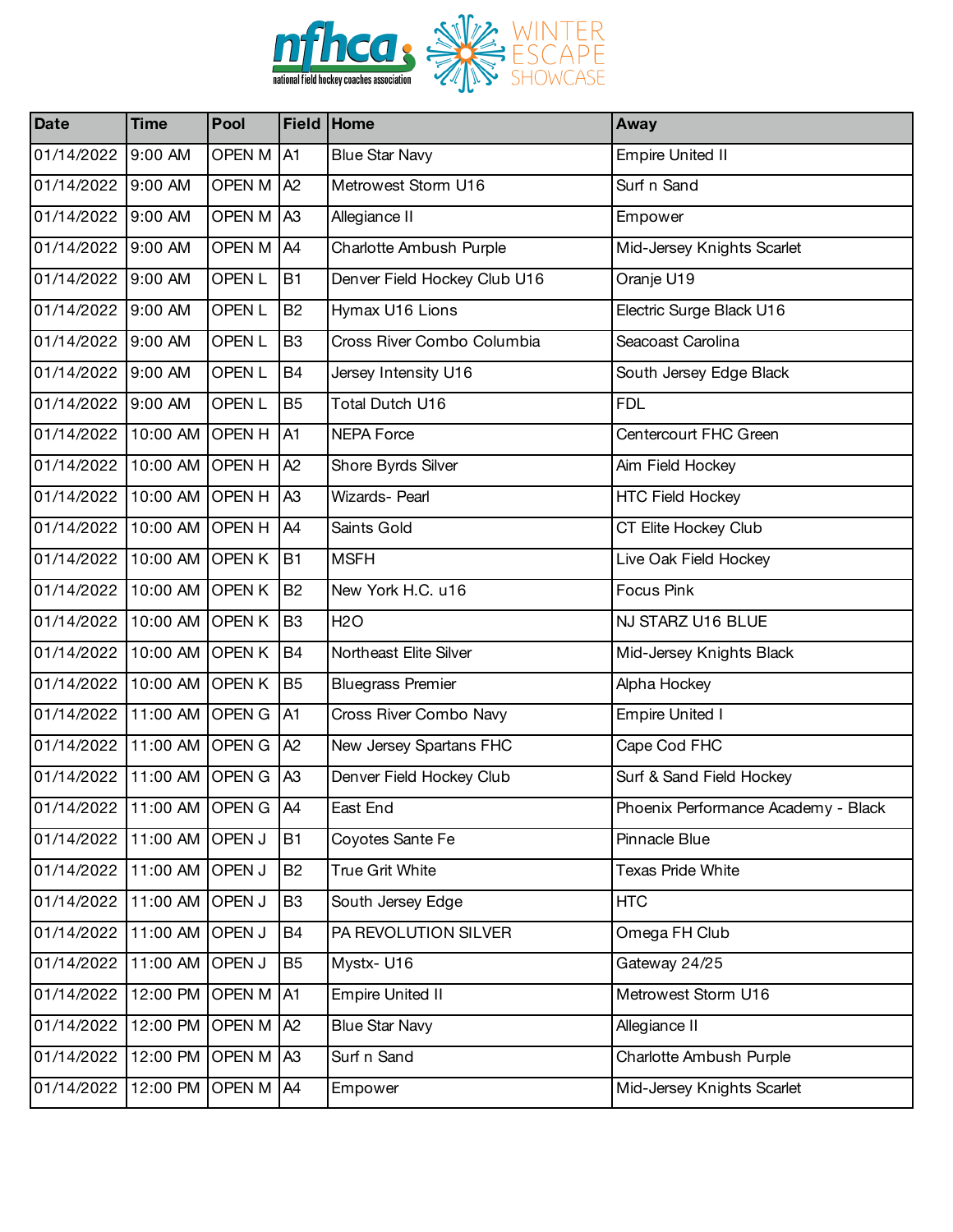

| <b>Date</b>        | <b>Time</b>     | Pool              |                | Field Home                   | Away                                |
|--------------------|-----------------|-------------------|----------------|------------------------------|-------------------------------------|
| 01/14/2022         | 12:00 PM        | <b>OPENL</b>      | <b>B1</b>      | Oranje U19                   | Hymax U16 Lions                     |
| 01/14/2022         | 12:00 PM OPEN L |                   | <b>B2</b>      | Denver Field Hockey Club U16 | Cross River Combo Columbia          |
| 01/14/2022         | 12:00 PM OPEN L |                   | B <sub>3</sub> | Electric Surge Black U16     | Jersey Intensity U16                |
| 01/14/2022         | 12:00 PM        | <b>OPENL</b>      | <b>B4</b>      | Seacoast Carolina            | Total Dutch U16                     |
| 01/14/2022         | 12:00 PM        | <b>OPENL</b>      | B <sub>5</sub> | South Jersey Edge Black      | <b>FDL</b>                          |
| 01/14/2022         | 1:00 PM         | <b>OPEN H</b>     | A <sub>1</sub> | Centercourt FHC Green        | Shore Byrds Silver                  |
| 01/14/2022         | 1:00 PM         | OPEN H            | A2             | <b>NEPA Force</b>            | Wizards- Pearl                      |
| 01/14/2022         | 1:00 PM         | OPEN H            | A <sub>3</sub> | Aim Field Hockey             | Saints Gold                         |
| 01/14/2022         | 1:00 PM         | OPEN H            | A4             | <b>HTC Field Hockey</b>      | CT Elite Hockey Club                |
| 01/14/2022         | 1:00 PM         | OPEN K            | <b>B1</b>      | Live Oak Field Hockey        | New York H.C. u16                   |
| 01/14/2022         | 1:00 PM         | OPEN K            | <b>B2</b>      | <b>MSFH</b>                  | <b>H2O</b>                          |
| 01/14/2022         | 1:00 PM         | OPEN K            | B <sub>3</sub> | <b>Focus Pink</b>            | Northeast Elite Silver              |
| 01/14/2022         | 1:00 PM         | OPEN K            | <b>B4</b>      | NJ STARZ U16 BLUE            | <b>Bluegrass Premier</b>            |
| 01/14/2022         | 1:00 PM         | OPEN K            | <b>B5</b>      | Mid-Jersey Knights Black     | Alpha Hockey                        |
| 01/14/2022 2:00 PM |                 | OPEN G            | A <sub>1</sub> | <b>Empire United I</b>       | New Jersey Spartans FHC             |
| 01/14/2022         | 2:00 PM         | OPEN G            | A2             | Cross River Combo Navy       | Denver Field Hockey Club            |
| 01/14/2022 2:00 PM |                 | OPEN G            | A <sub>3</sub> | Cape Cod FHC                 | East End                            |
| 01/14/2022 2:00 PM |                 | OPEN G            | A <sub>4</sub> | Surf & Sand Field Hockey     | Phoenix Performance Academy - Black |
| 01/14/2022         | 2:00 PM         | OPEN J            | <b>B1</b>      | Pinnacle Blue                | True Grit White                     |
| 01/14/2022 2:00 PM |                 | OPEN J            | <b>B2</b>      | Coyotes Sante Fe             | South Jersey Edge                   |
| 01/14/2022 2:00 PM |                 | OPEN J            | B <sub>3</sub> | <b>Texas Pride White</b>     | PA REVOLUTION SILVER                |
| 01/14/2022 2:00 PM |                 | OPEN J            | <b>B4</b>      | <b>HTC</b>                   | Mystx-U16                           |
| 01/14/2022 2:00 PM |                 | OPEN J            | B <sub>5</sub> | Omega FH Club                | Gateway 24/25                       |
| 01/14/2022 3:00 PM |                 | OPEN D            | A1             | Oranje U16                   | Centercourt FHC                     |
| 01/14/2022 3:00 PM |                 | OPEN D            | A <sub>2</sub> | <b>PATRIOT</b>               | <b>Hockey Rocks</b>                 |
| 01/14/2022         | 3:00 PM         | OPEN D            | A <sub>3</sub> | New Heights Red              | Windy City Field Hockey             |
| 01/14/2022 3:00 PM |                 | OPEN B            | A4             | Carolina All Stars           | Mayhem                              |
| 01/14/2022         | 3:00 PM         | OPEN <sub>F</sub> | <b>B1</b>      | <b>WCU</b>                   | Atlanta FHC                         |
| 01/14/2022         | 3:00 PM         | OPEN F            | <b>B2</b>      | NFHCA House Team 3           | Cross River Combo                   |
| 01/14/2022 3:00 PM |                 | OPEN F            | B <sub>3</sub> | <b>FDL U19</b>               | Seacoast Navy                       |
| 01/14/2022         | 3:00 PM         | OPEN <sub>F</sub> | <b>B4</b>      | Hymax U19 Tigers             | Live Oak Field Hockey 19s           |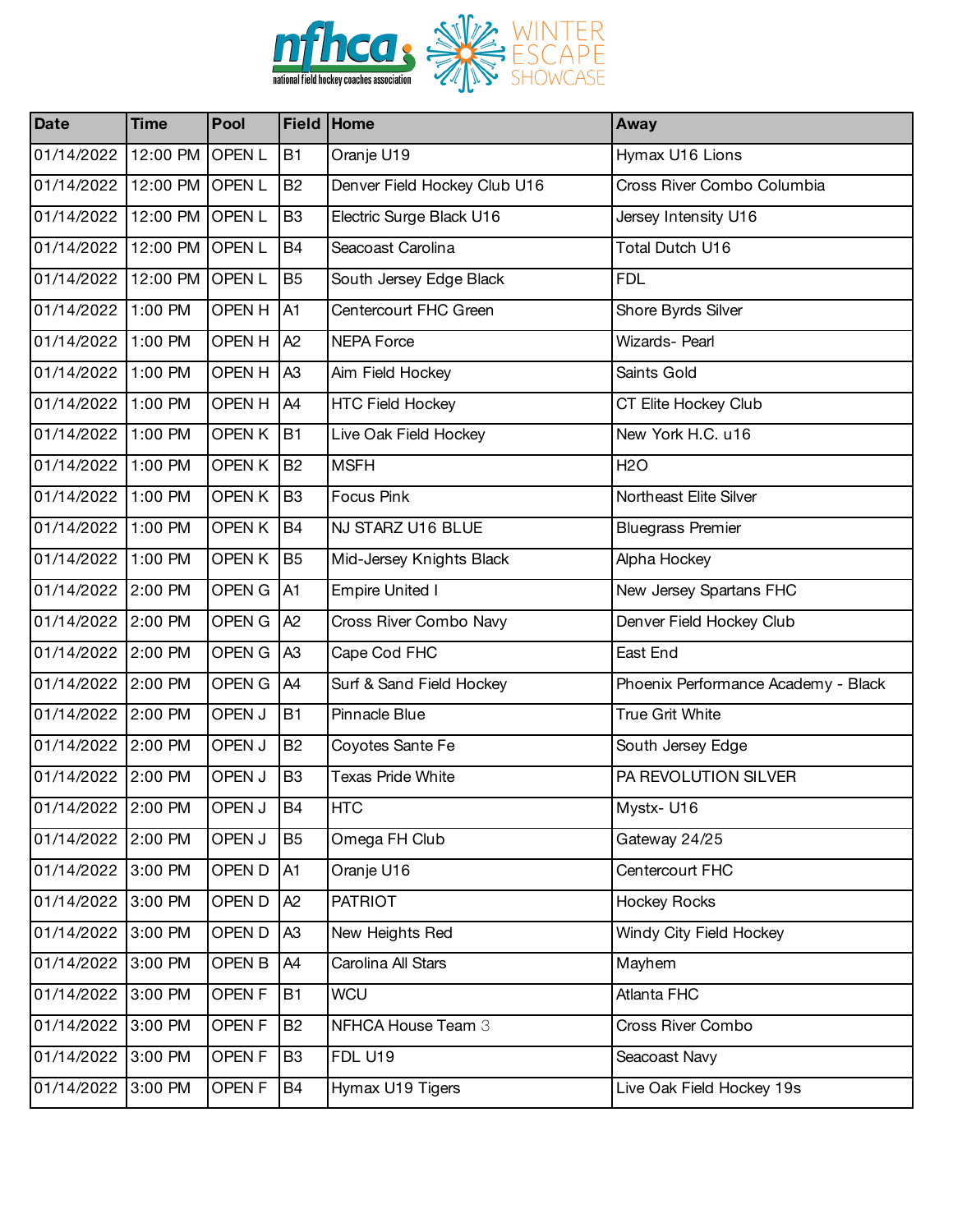

| <b>Date</b>        | <b>Time</b> | Pool              |                | Field Home                | Away                         |
|--------------------|-------------|-------------------|----------------|---------------------------|------------------------------|
| 01/14/2022         | 3:00 PM     | OPEN <sub>F</sub> | B <sub>5</sub> | Total Dutch U19           | Metrowest Storm              |
| 01/14/2022         | 4:00 PM     | OPEN D            | A1             | Cleveland FHC             | Freedom HKY                  |
| 01/14/2022         | 4:00 PM     | OPEN D            | A2             | <b>Boston FHC</b>         | NFHCA House Team 2           |
| 01/14/2022         | 4:00 PM     | OPEN E            | A <sub>3</sub> | NJ STARZ U19 Blue         | <b>True Grit Blue</b>        |
| 01/14/2022         | 4:00 PM     | OPEN E            | A4             | <b>Focus Black</b>        | Delaware Shore Riptides      |
| 01/14/2022         | 4:00 PM     | OPEN B            | <b>B1</b>      | PowerHouse U16 Lightning  | NJ GRIT Ruby                 |
| 01/14/2022         | 4:00 PM     | OPEN B            | <b>B2</b>      | <b>IFHCK Warriors</b>     | Cape Ann FHC Black           |
| 01/14/2022         | 4:00 PM     | OPEN B            | B <sub>3</sub> | NorCal Bears-Bruins       | FHCC U16                     |
| 01/14/2022         | 4:00 PM     | OPEN B            | <b>B4</b>      | New Heights Black         | <b>Panthers United Black</b> |
| 01/14/2022         | 4:00 PM     | OPEN B            | B <sub>5</sub> | KBFH U16                  | <b>Texas Pride</b>           |
| 01/14/2022         | 5:00 PM     | OPEN E            | A <sub>1</sub> | Jersey intensity          | Pinnacle                     |
| 01/14/2022 5:00 PM |             | OPEN E            | A2             | Xplosive Hockey Club      | Charlotte Ambush Gold        |
| 01/14/2022         | 5:00 PM     | OPEN E            | A <sub>3</sub> | Panthers United Royal     | Myto                         |
| 01/14/2022         | 5:00 PM     | OPEN E            | A4             | Allegiance                | Mystx-U19                    |
| 01/14/2022 5:00 PM |             | OPEN A            | <b>B1</b>      | Wizards-Diamond           | Charlotte Ambush Platinum    |
| 01/14/2022         | 5:00 PM     | <b>OPEN A</b>     | <b>B2</b>      | Shore Byrds Purple        | Lonestar                     |
| 01/14/2022         | 5:00 PM     | <b>OPEN A</b>     | B <sub>3</sub> | KBFH U19                  | Gateway 22/23                |
| 01/14/2022 5:00 PM |             | OPEN A            | <b>B4</b>      | NFHCA House Team 1        | FHCC U19                     |
| 01/14/2022         | 5:00 PM     | <b>OPEN A</b>     | B <sub>5</sub> | Playpro Global            | Warhawks                     |
| 01/14/2022         | 6:00 PM     | OPEN <sub>F</sub> | A <sub>1</sub> | Live Oak Field Hockey 19s | Metrowest Storm              |
| 01/14/2022 6:00 PM |             | OPEN <sub>F</sub> | A2             | Cross River Combo         | Hymax U19 Tigers             |
| 01/14/2022 6:00 PM |             | OPEN <sub>F</sub> | A3             | Atlanta FHC               | <b>FDL U19</b>               |
| 01/14/2022         | 6:00 PM     | OPEN <sub>F</sub> | A4             | NFHCA House Team 3        | <b>WCU</b>                   |
| 01/14/2022 6:00 PM |             | OPEN C            | <b>B1</b>      | Electric Surge Black U19  | RISE Field Hockey u19        |
| 01/14/2022         | 6:00 PM     | OPEN C            | <b>B2</b>      | Pa Revs Cobalt            | New York H.C.                |
| 01/14/2022 6:00 PM |             | OPEN C            | B <sub>3</sub> | Horizon                   | NorCal Bears-Grizzlies       |
| 01/14/2022         | 6:00 PM     | OPEN C            | <b>B4</b>      | NorthEast Elite Gold      | TCOYO Yang                   |
| 01/14/2022         | 6:00 PM     | OPEN C            | B <sub>5</sub> | Centercourt Blue          | Coastal Field Hockey         |
| 01/14/2022         | 7:00 PM     | OPEN D            | A1             | Centercourt FHC           | <b>PATRIOT</b>               |
| 01/14/2022 7:00 PM |             | OPEN D            | A2             | Oranje U16                | New Heights Red              |
| 01/14/2022         | 7:00 PM     | OPEN D            | A <sub>3</sub> | <b>Hockey Rocks</b>       | Cleveland FHC                |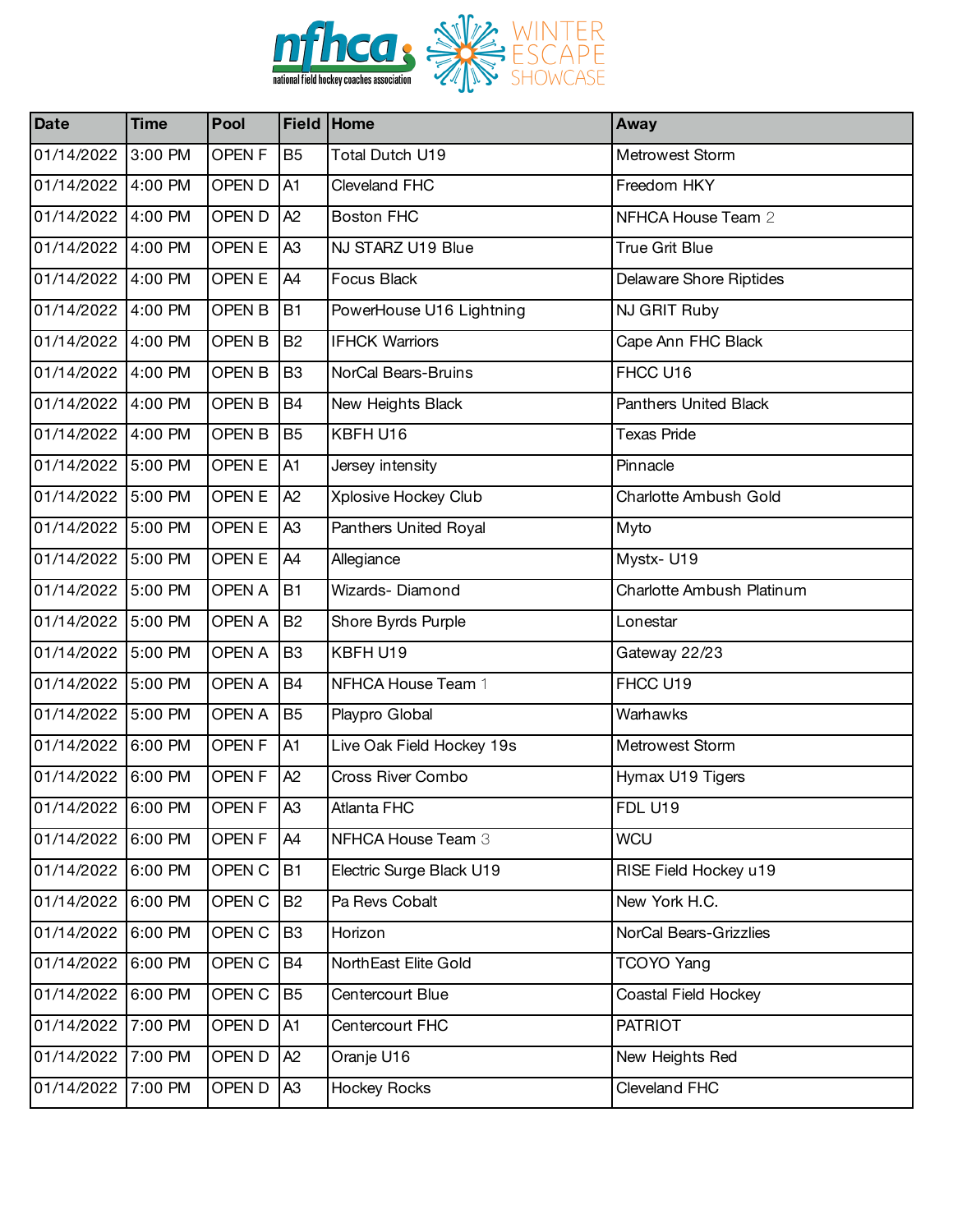

| <b>Date</b>        | <b>Time</b> | Pool          |                | Field Home                | Away                     |
|--------------------|-------------|---------------|----------------|---------------------------|--------------------------|
| 01/14/2022         | 7:00 PM     | OPEN B        | A4             | KBFH U16                  | New Heights Black        |
| 01/14/2022         | 7:00 PM     | OPEN B        | <b>B1</b>      | Carolina All Stars        | NorCal Bears-Bruins      |
| 01/14/2022 7:00 PM |             | OPEN B        | <b>B2</b>      | <b>Texas Pride</b>        | <b>IFHCK Warriors</b>    |
| 01/14/2022         | 7:00 PM     | OPEN B        | B <sub>3</sub> | Panthers United Black     | PowerHouse U16 Lightning |
| 01/14/2022         | 7:00 PM     | OPEN B        | <b>B4</b>      | FHCC U16                  | NJ GRIT Ruby             |
| 01/14/2022 7:00 PM |             | OPEN B        | B <sub>5</sub> | Cape Ann FHC Black        | Mayhem                   |
| 01/14/2022         | 8:00 PM     | OPEN D        | A1             | Windy City Field Hockey   | <b>Boston FHC</b>        |
| 01/14/2022         | 8:00 PM     | OPEN D        | A2             | Freedom HKY               | NFHCA House Team 2       |
| 01/14/2022 8:00 PM |             | OPEN E        | A <sub>3</sub> | <b>True Grit Blue</b>     | Focus Black              |
| 01/14/2022         | 8:00 PM     | OPEN E        | A4             | NJ STARZ U19 Blue         | Jersey intensity         |
| 01/14/2022 8:00 PM |             | <b>OPEN A</b> | <b>B1</b>      | Playpro Global            | NFHCA House Team 1       |
| 01/14/2022 8:00 PM |             | <b>OPEN A</b> | <b>B2</b>      | FHCC U19                  | KBFH U19                 |
| 01/14/2022         | 8:00 PM     | <b>OPEN A</b> | B <sub>3</sub> | Gateway 22/23             | Shore Byrds Purple       |
| 01/14/2022 8:00 PM |             | <b>OPEN A</b> | <b>B4</b>      | Lonestar                  | Wizards-Diamond          |
| 01/14/2022 8:00 PM |             | <b>OPEN A</b> | B <sub>5</sub> | Charlotte Ambush Platinum | Warhawks                 |
| 01/14/2022         | 9:00 PM     | OPEN E        | A1             | Delaware Shore Riptides   | Xplosive Hockey Club     |
| 01/14/2022         | 9:00 PM     | OPEN E        | A2             | Pinnacle                  | Panthers United Royal    |
| 01/14/2022 9:00 PM |             | OPEN E        | A <sub>3</sub> | Charlotte Ambush Gold     | Allegiance               |
| 01/14/2022         | 9:00 PM     | OPEN E        | A4             | Myto                      | Mystx-U19                |
| 01/14/2022         | 9:00 PM     | OPEN C        | <b>B1</b>      | RISE Field Hockey u19     | New York H.C.            |
| 01/14/2022 9:00 PM |             | OPEN C        | <b>B2</b>      | NorCal Bears-Grizzlies    | Electric Surge Black U19 |
| 01/14/2022 9:00 PM |             | OPEN C        | B <sub>3</sub> | TCOYO Yang                | Pa Revs Cobalt           |
| 01/14/2022         | 9:00 PM     | OPEN C        | B4             | Coastal Field Hockey      | Horizon                  |
| 01/14/2022         | 9:00 PM     | OPEN C        | B <sub>5</sub> | Centercourt Blue          | NorthEast Elite Gold     |
| 01/15/2022         | 8:00 AM     | OPEN B        | A1             | NorCal Bears-Bruins       | New Heights Black        |
| 01/15/2022         | 8:00 AM     | OPEN B        | A <sub>2</sub> | <b>IFHCK Warriors</b>     | KBFH U16                 |
| 01/15/2022         | 8:00 AM     | OPEN B        | A <sub>3</sub> | PowerHouse U16 Lightning  | Carolina All Stars       |
| 01/15/2022         | 8:00 AM     | OPEN B        | A4             | NJ GRIT Ruby              | <b>Texas Pride</b>       |
| 01/15/2022         | 8:00 AM     | OPEN A        | <b>B1</b>      | Warhawks                  | Lonestar                 |
| 01/15/2022         | 8:00 AM     | OPEN C        | <b>B2</b>      | Centercourt Blue          | New York H.C.            |
| 01/15/2022         | 8:00 AM     | OPEN A        | B <sub>3</sub> | Shore Byrds Purple        | Playpro Global           |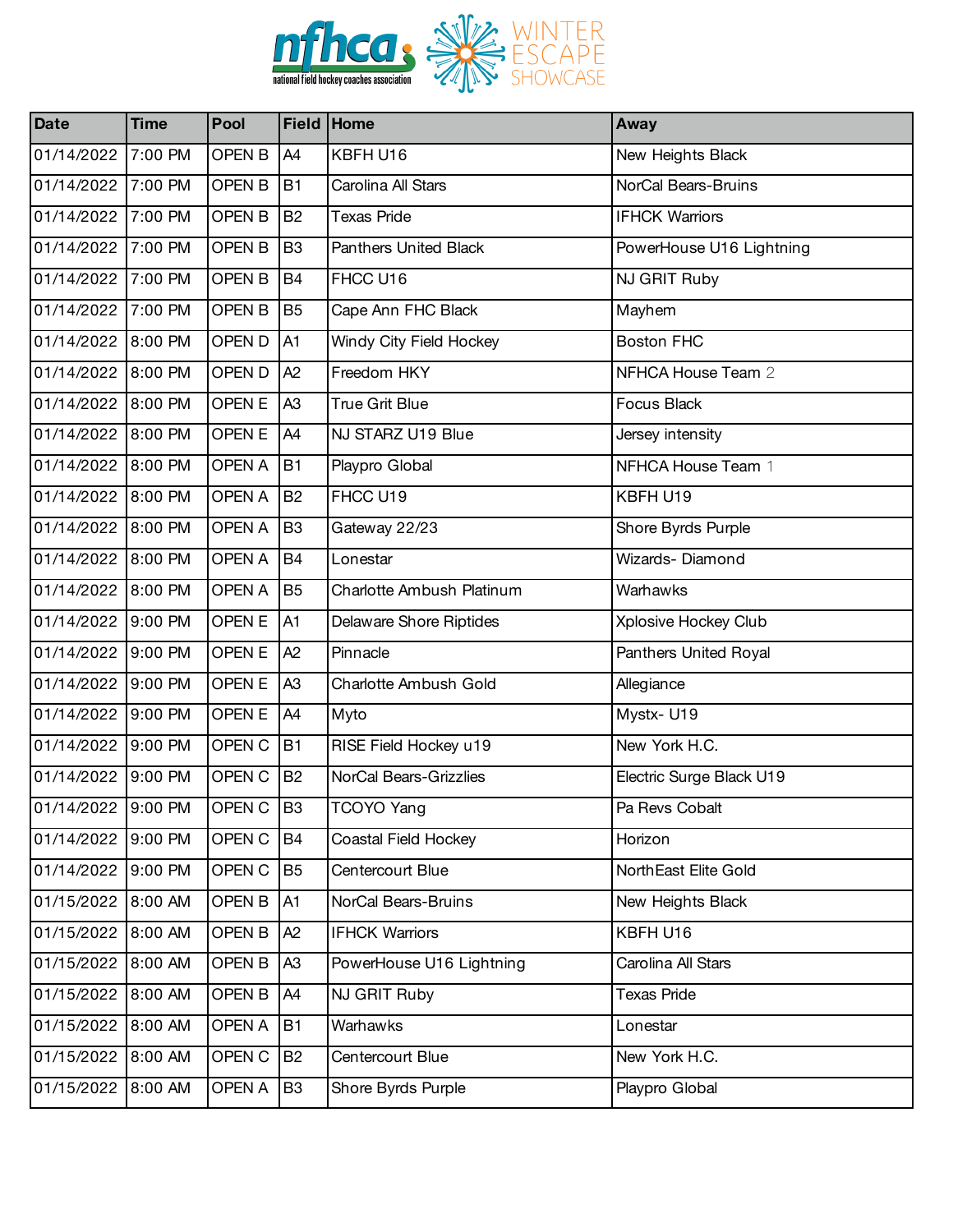

| <b>Date</b>                | <b>Time</b>     | Pool          |                | Field Home                | Away                      |
|----------------------------|-----------------|---------------|----------------|---------------------------|---------------------------|
| 01/15/2022                 | 8:00 AM         | <b>OPEN A</b> | <b>B4</b>      | Wizards-Diamond           | FHCC U19                  |
| 01/15/2022 8:00 AM         |                 | <b>OPEN A</b> | B <sub>5</sub> | Charlotte Ambush Platinum | Gateway 22/23             |
| 01/15/2022                 | 9:00 AM         | OPEN D        | A <sub>1</sub> | New Heights Red           | Centercourt FHC           |
| 01/15/2022                 | 9:00 AM         | OPEN D        | A <sub>2</sub> | Cleveland FHC             | <b>PATRIOT</b>            |
| 01/15/2022                 | 9:00 AM         | OPEN D        | A <sub>3</sub> | <b>Boston FHC</b>         | Oranje U16                |
| 01/15/2022 9:00 AM         |                 | OPEN D        | A4             | NFHCA House Team 2        | <b>Hockey Rocks</b>       |
| 01/15/2022                 | 9:00 AM         | OPEN B        | <b>B1</b>      | Cape Ann FHC Black        | Panthers United Black     |
| 01/15/2022                 | 9:00 AM         | OPEN B        | <b>B2</b>      | Mayhem                    | FHCC U16                  |
| 01/15/2022 9:00 AM         |                 | OPEN A        | B <sub>3</sub> | KBFH U19                  | NFHCA House Team 1        |
| 01/15/2022                 | 9:00 AM         | OPEN C        | <b>B4</b>      | NorthEast Elite Gold      | Electric Surge Black U19  |
| 01/15/2022                 | 9:00 AM         | OPEN C        | B <sub>5</sub> | Horizon                   | Pa Revs Cobalt            |
| 01/15/2022                 | 10:00 AM OPEN D |               | A <sub>1</sub> | Freedom HKY               | Windy City Field Hockey   |
| 01/15/2022                 | 10:00 AM OPEN E |               | A <sub>2</sub> | Jersey intensity          | <b>True Grit Blue</b>     |
| 01/15/2022                 | 10:00 AM OPEN E |               | A <sub>3</sub> | Xplosive Hockey Club      | Focus Black               |
| 01/15/2022                 | 10:00 AM OPEN E |               | A4             | Panthers United Royal     | NJ STARZ U19 Blue         |
| 01/15/2022                 | 10:00 AM OPEN C |               | <b>B1</b>      | RISE Field Hockey u19     | <b>TCOYO Yang</b>         |
| 01/15/2022                 | 10:00 AM OPEN C |               | <b>B2</b>      | Coastal Field Hockey      | NorCal Bears-Grizzlies    |
| 01/15/2022                 | 10:00 AM OPEN E |               | B <sub>3</sub> | Allegiance                | Delaware Shore Riptides   |
| 01/15/2022                 | 10:00 AM OPEN E |               | B <sub>4</sub> | Mystx-U19                 | Pinnacle                  |
| 01/15/2022                 | 10:00 AM OPEN E |               | B <sub>5</sub> | Myto                      | Charlotte Ambush Gold     |
| 01/15/2022                 | 11:00 AM OPEN B |               | A1             | PowerHouse U16 Lightning  | <b>IFHCK Warriors</b>     |
| 01/15/2022 11:00 AM OPEN B |                 |               | A2             | NJ GRIT Ruby              | NorCal Bears-Bruins       |
| 01/15/2022                 | 11:00 AM OPEN B |               | A <sub>3</sub> | Cape Ann FHC Black        | New Heights Black         |
| 01/15/2022                 | 11:00 AM OPEN F |               | A4             | Seacoast Navy             | Total Dutch U19           |
| 01/15/2022                 | 11:00 AM OPEN A |               | <b>B1</b>      | Gateway 22/23             | Warhawks                  |
| 01/15/2022                 | 11:00 AM OPEN A |               | <b>B2</b>      | FHCC U19                  | Lonestar                  |
| 01/15/2022                 | 11:00 AM OPEN A |               | B <sub>3</sub> | Playpro Global            | Charlotte Ambush Platinum |
| 01/15/2022                 | 11:00 AM OPEN A |               | <b>B4</b>      | KBFH U19                  | Shore Byrds Purple        |
| 01/15/2022                 | 11:00 AM OPEN A |               | B <sub>5</sub> | NFHCA House Team 1        | Wizards-Diamond           |
| 01/15/2022                 | 12:00 PM OPEN D |               | A <sub>1</sub> | Centercourt FHC           | Cleveland FHC             |
| 01/15/2022                 | 12:00 PM OPEN D |               | A2             | New Heights Red           | <b>Boston FHC</b>         |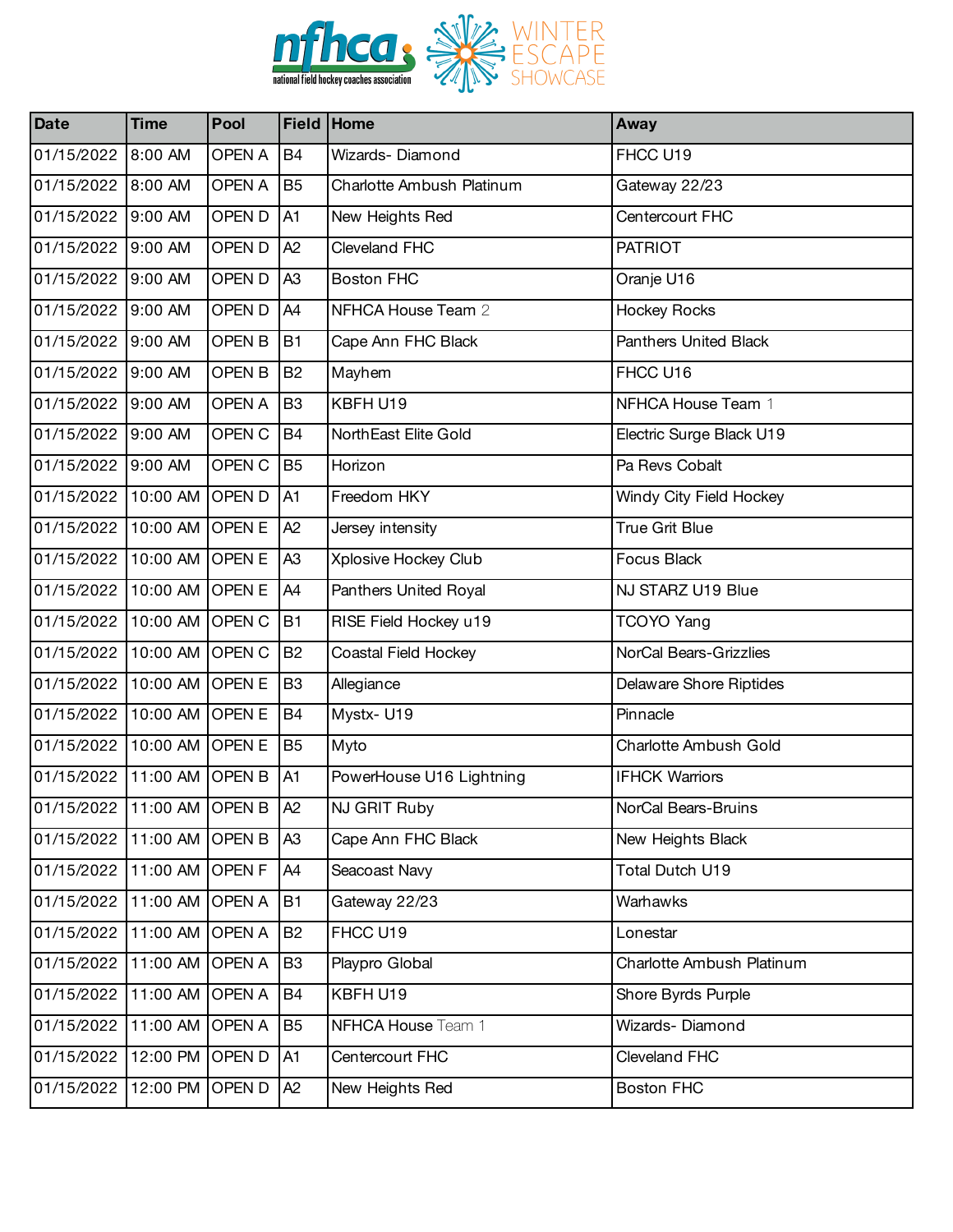

| <b>Date</b>        | <b>Time</b>     | Pool              |                | Field Home                 | <b>Away</b>             |
|--------------------|-----------------|-------------------|----------------|----------------------------|-------------------------|
| 01/15/2022         | 12:00 PM        | <b>OPEND</b>      | A <sub>3</sub> | <b>PATRIOT</b>             | NFHCA House Team 2      |
| 01/15/2022         | 12:00 PM OPEN B |                   | A4             | FHCC U16                   | KBFH U16                |
| 01/15/2022         | 12:00 PM OPEN B |                   | <b>B1</b>      | Panthers United Black      | Carolina All Stars      |
| 01/15/2022         | 12:00 PM        | <b>OPEN B</b>     | <b>B2</b>      | Mayhem                     | <b>Texas Pride</b>      |
| 01/15/2022         | 12:00 PM OPEN C |                   | B <sub>3</sub> | New York H.C.              | TCOYO Yang              |
| 01/15/2022         | 12:00 PM OPEN C |                   | <b>B4</b>      | Pa Revs Cobalt             | Centercourt Blue        |
| 01/15/2022         | 12:00 PM        | OPEN C            | B <sub>5</sub> | Horizon                    | NorthEast Elite Gold    |
| 01/15/2022         | 1:00 PM         | OPEN E            | A1             | Pinnacle                   | Charlotte Ambush Gold   |
| 01/15/2022 1:00 PM |                 | OPEN D            | A2             | <b>Hockey Rocks</b>        | Windy City Field Hockey |
| 01/15/2022         | 1:00 PM         | OPEN E            | A <sub>3</sub> | True Grit Blue             | Xplosive Hockey Club    |
| 01/15/2022         | 1:00 PM         | OPEN D            | A4             | Oranje U16                 | Freedom HKY             |
| 01/15/2022 1:00 PM |                 | OPEN E            | <b>B1</b>      | <b>Focus Black</b>         | Allegiance              |
| 01/15/2022         | 1:00 PM         | OPEN E            | <b>B2</b>      | NJ STARZ U19 Blue          | Mystx-U19               |
| 01/15/2022         | 1:00 PM         | OPEN E            | B <sub>3</sub> | Delaware Shore Riptides    | Myto                    |
| 01/15/2022 1:00 PM |                 | OPEN C            | <b>B4</b>      | Electric Surge Black U19   | Coastal Field Hockey    |
| 01/15/2022         | 1:00 PM         | OPEN C            | B <sub>5</sub> | NorCal Bears-Grizzlies     | RISE Field Hockey u19   |
| 01/15/2022 2:00 PM |                 | OPEN J            | A1             | Mystx-U16                  | Pinnacle Blue           |
| 01/15/2022 2:00 PM |                 | OPEN J            | A <sub>2</sub> | Gateway 24/25              | PA REVOLUTION SILVER    |
| 01/15/2022         | 2:00 PM         | OPEN J            | A <sub>3</sub> | <b>Texas Pride White</b>   | Coyotes Sante Fe        |
| 01/15/2022 2:00 PM |                 | OPEN E            | A4             | Jersey intensity           | Panthers United Royal   |
| 01/15/2022 2:00 PM |                 | OPEN <sub>F</sub> | <b>B1</b>      | Cross River Combo          | <b>WCU</b>              |
| 01/15/2022 2:00 PM |                 | OPEN <sub>F</sub> | B <sub>2</sub> | Seacoast Navy              | Atlanta FHC             |
| 01/15/2022 2:00 PM |                 | OPEN <sub>F</sub> | B <sub>3</sub> | Live Oak Field Hockey 19s  | NFHCA House Team 3      |
| 01/15/2022 2:00 PM |                 | OPEN <sub>F</sub> | B4             | Metrowest Storm            | <b>FDL U19</b>          |
| 01/15/2022         | 2:00 PM         | OPEN <sub>F</sub> | B <sub>5</sub> | Total Dutch U19            | Hymax U19 Tigers        |
| 01/15/2022         | 3:00 PM         | OPEN J            | A1             | <b>HTC</b>                 | True Grit White         |
| 01/15/2022         | 3:00 PM         | OPEN J            | A <sub>2</sub> | Omega FH Club              | South Jersey Edge       |
| 01/15/2022         | 3:00 PM         | OPEN M            | A <sub>3</sub> | Mid-Jersey Knights Scarlet | <b>Blue Star Navy</b>   |
| 01/15/2022         | 3:00 PM         | OPEN M            | A4             | Empower                    | Surf n Sand             |
| 01/15/2022         | 3:00 PM         | OPEN <sub>L</sub> | <b>B1</b>      | Cross River Combo Columbia | Oranje U19              |
| 01/15/2022         | 3:00 PM         | OPEN <sub>L</sub> | <b>B2</b>      | Jersey Intensity U16       | Hymax U16 Lions         |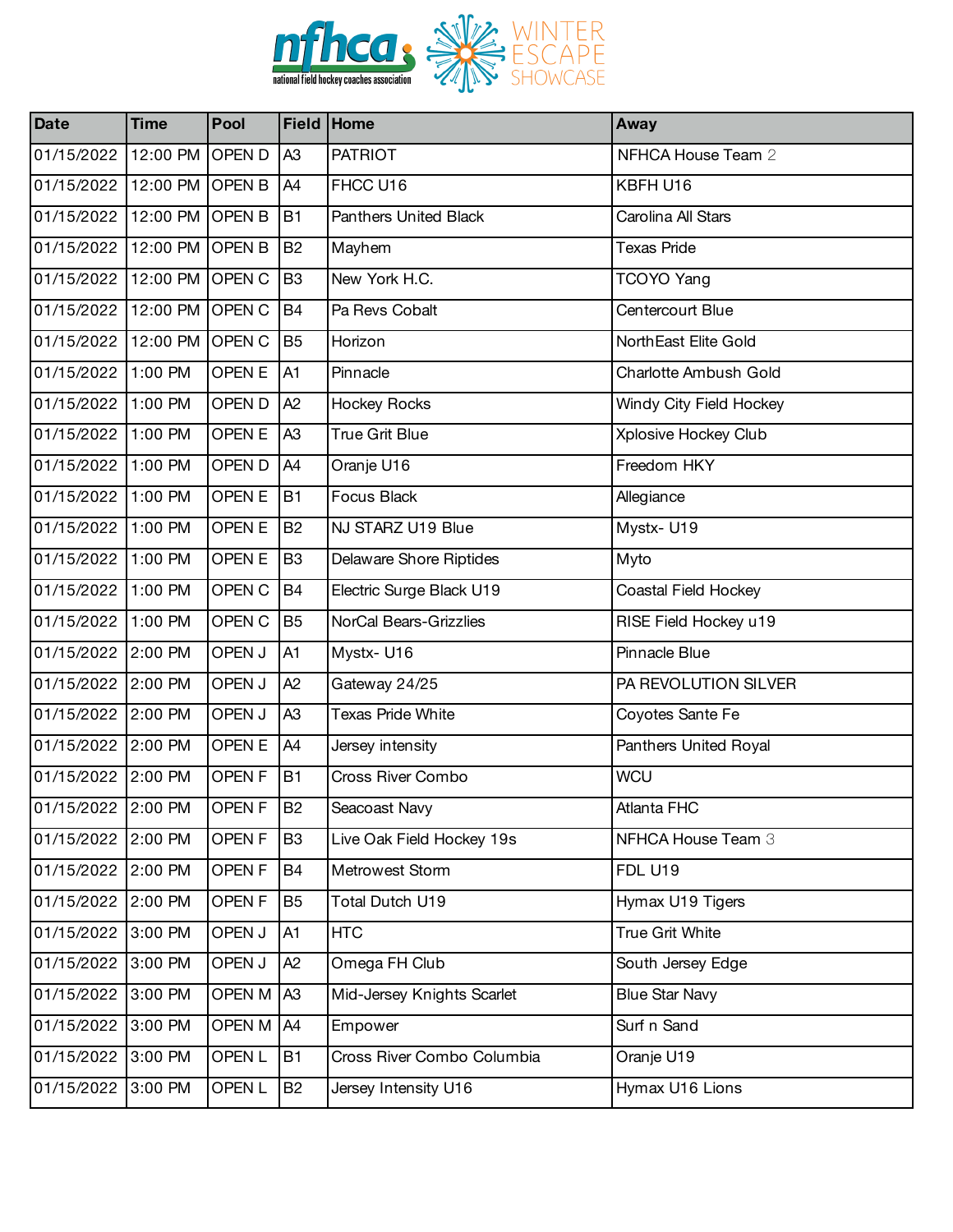

| <b>Date</b>        | <b>Time</b> | Pool              |                | Field Home                          | Away                         |
|--------------------|-------------|-------------------|----------------|-------------------------------------|------------------------------|
| 01/15/2022         | 3:00 PM     | OPEN <sub>L</sub> | B <sub>3</sub> | Total Dutch U16                     | Denver Field Hockey Club U16 |
| 01/15/2022         | 3:00 PM     | <b>OPENL</b>      | <b>B4</b>      | <b>FDL</b>                          | Electric Surge Black U16     |
| 01/15/2022 4:00 PM |             | OPEN M            | A <sub>1</sub> | Allegiance II                       | <b>Empire United II</b>      |
| 01/15/2022         | 4:00 PM     | OPEN M            | A2             | Charlotte Ambush Purple             | Metrowest Storm U16          |
| 01/15/2022 4:00 PM |             | OPEN H            | A <sub>3</sub> | <b>HTC Field Hockey</b>             | Aim Field Hockey             |
| 01/15/2022 4:00 PM |             | <b>OPENL</b>      | A4             | South Jersey Edge Black             | Seacoast Carolina            |
| 01/15/2022         | 4:00 PM     | <b>OPENK</b>      | <b>B1</b>      | <b>H2O</b>                          | Live Oak Field Hockey        |
| 01/15/2022 4:00 PM |             | OPEN K            | <b>B2</b>      | Northeast Elite Silver              | New York H.C. u16            |
| 01/15/2022 4:00 PM |             | OPEN K            | B <sub>3</sub> | <b>Bluegrass Premier</b>            | <b>MSFH</b>                  |
| 01/15/2022         | 4:00 PM     | <b>OPENK</b>      | <b>B4</b>      | Alpha Hockey                        | <b>Focus Pink</b>            |
| 01/15/2022         | 4:00 PM     | <b>OPENK</b>      | B <sub>5</sub> | Mid-Jersey Knights Black            | NJ STARZ U16 BLUE            |
| 01/15/2022 5:00 PM |             | OPEN H            | A <sub>1</sub> | Wizards- Pearl                      | Centercourt FHC Green        |
| 01/15/2022         | 5:00 PM     | OPEN H            | A <sub>2</sub> | Saints Gold                         | Shore Byrds Silver           |
| 01/15/2022         | 5:00 PM     | OPEN H            | A <sub>3</sub> | CT Elite Hockey Club                | <b>NEPA Force</b>            |
| 01/15/2022 5:00 PM |             | OPEN G            | A4             | Phoenix Performance Academy - Black | Cross River Combo Navy       |
| 01/15/2022         | 5:00 PM     | OPEN J            | <b>B1</b>      | South Jersey Edge                   | Pinnacle Blue                |
| 01/15/2022         | 5:00 PM     | OPEN J            | <b>B2</b>      | PA REVOLUTION SILVER                | True Grit White              |
| 01/15/2022 5:00 PM |             | OPEN J            | B <sub>3</sub> | Mystx-U16                           | Coyotes Sante Fe             |
| 01/15/2022         | 5:00 PM     | OPEN J            | <b>B4</b>      | Gateway 24/25                       | <b>Texas Pride White</b>     |
| 01/15/2022         | 5:00 PM     | OPEN J            | B <sub>5</sub> | Omega FH Club                       | <b>HTC</b>                   |
| 01/15/2022 6:00 PM |             | OPEN M A1         |                | <b>Empire United II</b>             | Charlotte Ambush Purple      |
| 01/15/2022 6:00 PM |             | OPEN G   A2       |                | East End                            | New Jersey Spartans FHC      |
| 01/15/2022         | 6:00 PM     | OPEN M            | A <sub>3</sub> | Metrowest Storm U16                 | Empower                      |
| 01/15/2022         | 6:00 PM     | OPEN G            | A4             | Surf & Sand Field Hockey            | Cape Cod FHC                 |
| 01/15/2022         | 6:00 PM     | OPEN <sub>L</sub> | <b>B1</b>      | Oranje U19                          | Jersey Intensity U16         |
| 01/15/2022         | 6:00 PM     | OPEN <sub>L</sub> | <b>B2</b>      | Cross River Combo Columbia          | Total Dutch U16              |
| 01/15/2022         | 6:00 PM     | OPEN <sub>L</sub> | B <sub>3</sub> | Hymax U16 Lions                     | <b>FDL</b>                   |
| 01/15/2022         | 6:00 PM     | OPEN <sub>L</sub> | <b>B4</b>      | Denver Field Hockey Club U16        | South Jersey Edge Black      |
| 01/15/2022         | 6:00 PM     | OPEN <sub>L</sub> | B <sub>5</sub> | Electric Surge Black U16            | Seacoast Carolina            |
| 01/15/2022         | 7:00 PM     | OPEN M            | A2             | Allegiance II                       | Mid-Jersey Knights Scarlet   |
| 01/15/2022         | 7:00 PM     | OPEN G            | A <sub>3</sub> | Denver Field Hockey Club            | <b>Empire United I</b>       |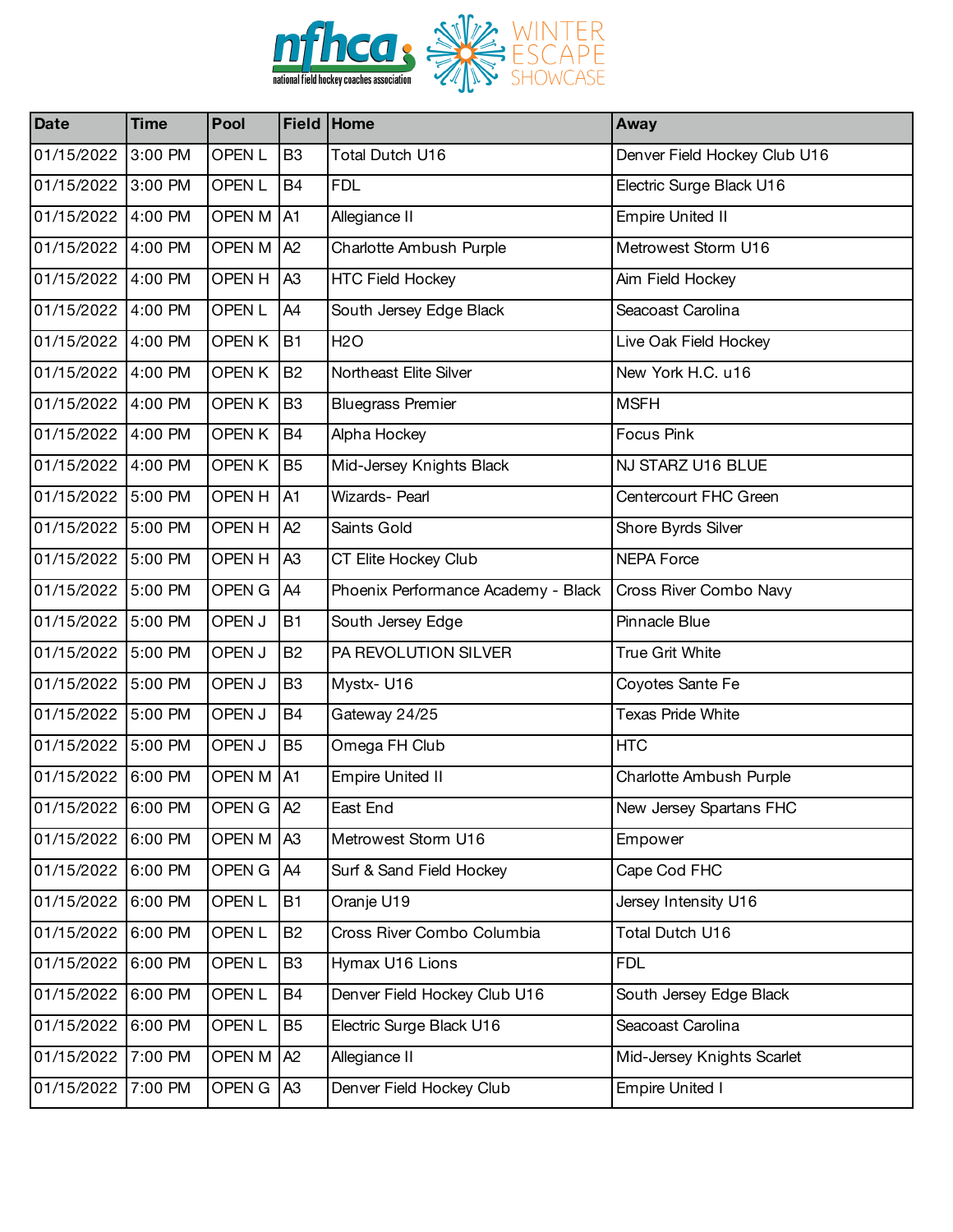

| <b>Date</b>        | <b>Time</b> | Pool              |                | Field Home                 | Away                                |
|--------------------|-------------|-------------------|----------------|----------------------------|-------------------------------------|
| 01/15/2022         | 7:00 PM     | OPEN M            | A <sub>4</sub> | <b>Blue Star Navy</b>      | Surf n Sand                         |
| 01/15/2022 7:00 PM |             | OPEN <sub>F</sub> | <b>B1</b>      | <b>WCU</b>                 | Seacoast Navy                       |
| 01/15/2022 7:00 PM |             | OPEN <sub>F</sub> | <b>B2</b>      | Cross River Combo          | Live Oak Field Hockey 19s           |
| 01/15/2022         | 7:00 PM     | <b>OPENF</b>      | B <sub>3</sub> | Atlanta FHC                | Metrowest Storm                     |
| 01/15/2022 7:00 PM |             | OPEN <sub>F</sub> | <b>B4</b>      | NFHCA House Team 3         | Total Dutch U19                     |
| 01/15/2022 7:00 PM |             | <b>OPENF</b>      | B <sub>5</sub> | FDL U19                    | Hymax U19 Tigers                    |
| 01/15/2022         | 8:00 PM     | OPEN H            | A1             | Centercourt FHC Green      | Saints Gold                         |
| 01/15/2022 8:00 PM |             | OPEN H            | A2             | Wizards- Pearl             | CT Elite Hockey Club                |
| 01/15/2022 8:00 PM |             | OPEN H            | A <sub>3</sub> | Shore Byrds Silver         | <b>HTC Field Hockey</b>             |
| 01/15/2022         | 8:00 PM     | OPEN H            | A4             | <b>NEPA Force</b>          | Aim Field Hockey                    |
| 01/15/2022 8:00 PM |             | <b>OPENK</b>      | <b>B1</b>      | Live Oak Field Hockey      | Northeast Elite Silver              |
| 01/15/2022 8:00 PM |             | <b>OPENK</b>      | <b>B2</b>      | <b>H2O</b>                 | <b>Bluegrass Premier</b>            |
| 01/15/2022         | 8:00 PM     | <b>OPENK</b>      | B <sub>3</sub> | New York H.C. u16          | Alpha Hockey                        |
| 01/15/2022 8:00 PM |             | <b>OPENK</b>      | <b>B4</b>      | <b>MSFH</b>                | Mid-Jersey Knights Black            |
| 01/15/2022 8:00 PM |             | OPEN K            | B <sub>5</sub> | <b>Focus Pink</b>          | NJ STARZ U16 BLUE                   |
| 01/15/2022         | 9:00 PM     | OPEN G            | A <sub>1</sub> | <b>Empire United I</b>     | East End                            |
| 01/15/2022 9:00 PM |             | OPEN G            | A2             | Denver Field Hockey Club   | Phoenix Performance Academy - Black |
| 01/15/2022 9:00 PM |             | OPEN G            | A <sub>3</sub> | New Jersey Spartans FHC    | Surf & Sand Field Hockey            |
| 01/15/2022         | 9:00 PM     | OPEN G            | A4             | Cross River Combo Navy     | Cape Cod FHC                        |
| 01/15/2022 9:00 PM |             | OPEN J            | <b>B1</b>      | Pinnacle Blue              | PA REVOLUTION SILVER                |
| 01/15/2022 9:00 PM |             | OPEN J            | <b>B2</b>      | <b>Texas Pride White</b>   | <b>HTC</b>                          |
| 01/15/2022 9:00 PM |             | OPEN J            | B <sub>3</sub> | Coyotes Sante Fe           | Omega FH Club                       |
| 01/15/2022         | 9:00 PM     | OPEN J            | B4             | South Jersey Edge          | Mystx-U16                           |
| 01/15/2022 9:00 PM |             | OPEN J            | B <sub>5</sub> | True Grit White            | Gateway 24/25                       |
| 01/16/2022         | 7:00 AM     | OPEN M            | A <sub>1</sub> | Mid-Jersey Knights Scarlet | <b>Empire United II</b>             |
| 01/16/2022         | 7:00 AM     | OPEN M            | A2             | Empower                    | Charlotte Ambush Purple             |
| 01/16/2022         | 7:00 AM     | OPEN M A3         |                | Surf n Sand                | Allegiance II                       |
| 01/16/2022         | 7:00 AM     | OPEN M            | A4             | <b>Blue Star Navy</b>      | Metrowest Storm U16                 |
| 01/16/2022         | 7:00 AM     | OPEN <sub>L</sub> | <b>B1</b>      | Total Dutch U16            | Oranje U19                          |
| 01/16/2022         | 7:00 AM     | OPEN <sub>L</sub> | <b>B2</b>      | <b>FDL</b>                 | Jersey Intensity U16                |
| 01/16/2022         | 7:00 AM     | OPEN <sub>L</sub> | B <sub>3</sub> | South Jersey Edge Black    | Cross River Combo Columbia          |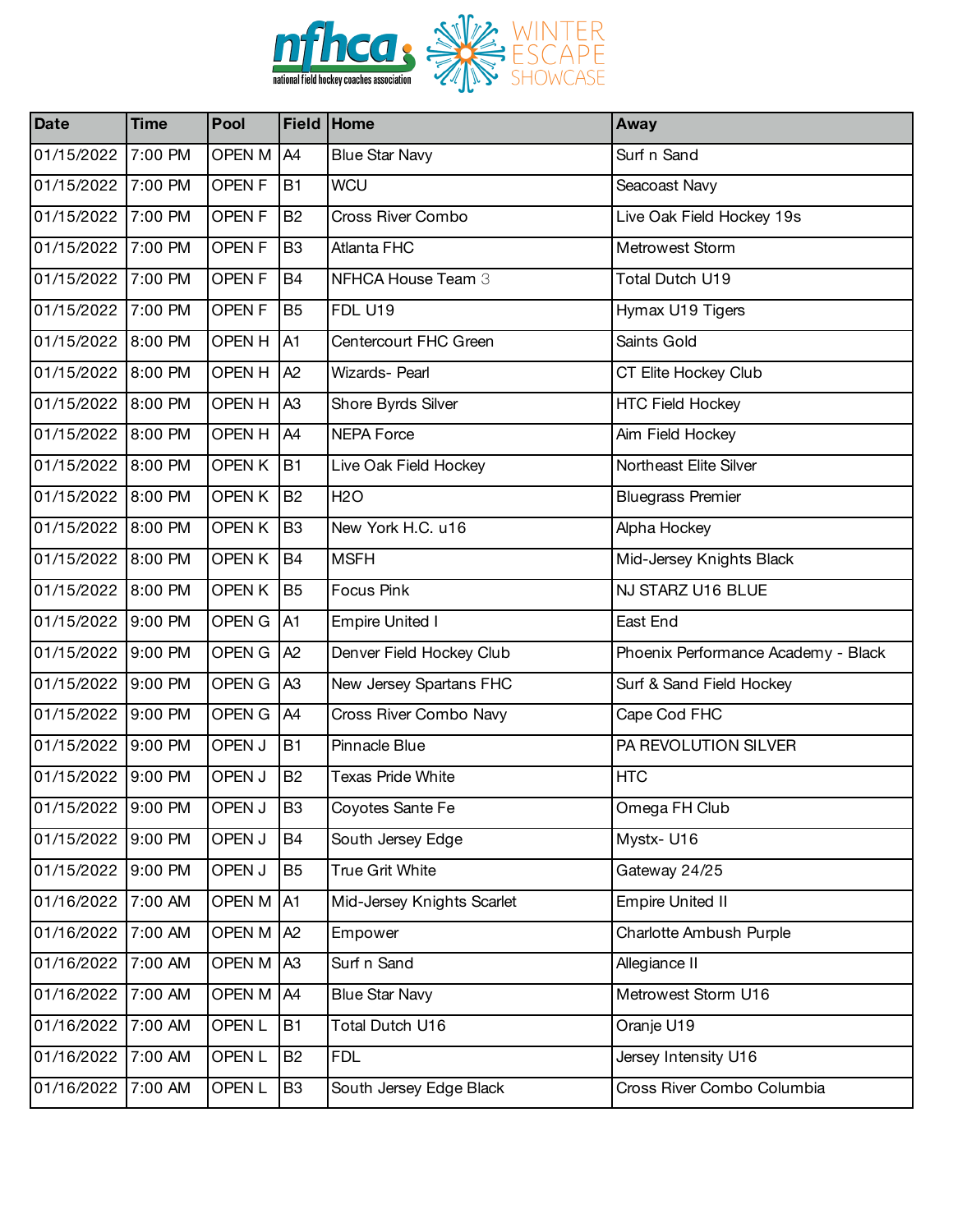

| <b>Date</b>                   | <b>Time</b>          | Pool              | Field Home     |                                     | Away                         |
|-------------------------------|----------------------|-------------------|----------------|-------------------------------------|------------------------------|
| 01/16/2022                    | 7:00 AM              | OPEN L            | <b>B4</b>      | Seacoast Carolina                   | Hymax U16 Lions              |
| 01/16/2022                    | 7:00 AM              | <b>OPENL</b>      | B <sub>5</sub> | Electric Surge Black U16            | Denver Field Hockey Club U16 |
| 01/16/2022                    | 8:00 AM              | <b>OPENH</b>      | A <sub>1</sub> | CT Elite Hockey Club                | Centercourt FHC Green        |
| 01/16/2022                    | 8:00 AM              | OPEN H            | A <sub>2</sub> | <b>HTC Field Hockey</b>             | Saints Gold                  |
| 01/16/2022                    | 8:00 AM              | <b>OPEN H</b>     | A <sub>3</sub> | Aim Field Hockey                    | <b>Wizards-Pearl</b>         |
| 01/16/2022 8:00 AM            |                      | OPEN H            | A4             | NEPA Force                          | Shore Byrds Silver           |
| 01/16/2022                    | 8:00 AM              | OPEN K            | <b>B1</b>      | <b>Bluegrass Premier</b>            | Live Oak Field Hockey        |
| 01/16/2022                    | 8:00 AM              | <b>OPENK</b>      | <b>B2</b>      | Alpha Hockey                        | Northeast Elite Silver       |
| 01/16/2022 8:00 AM            |                      | <b>OPENK</b>      | B <sub>3</sub> | Mid-Jersey Knights Black            | <b>H2O</b>                   |
| 01/16/2022                    | 8:00 AM              | OPEN K            | <b>B4</b>      | NJ STARZ U16 BLUE                   | New York H.C. u16            |
| 01/16/2022                    | 8:00 AM              | <b>OPENK</b>      | <b>B5</b>      | Focus Pink                          | <b>MSFH</b>                  |
| 01/16/2022                    | 9:00 AM              | OPEN D            | A <sub>1</sub> | <b>Boston FHC</b>                   | Centercourt FHC              |
| 01/16/2022                    | 9:00 AM              | OPEN D            | A <sub>2</sub> | NFHCA House Team 2                  | Cleveland FHC                |
| 01/16/2022                    | 9:00 AM              | OPEN D            | A <sub>3</sub> | Freedom HKY                         | New Heights Red              |
| 01/16/2022 9:00 AM            |                      | OPEN D            | A <sub>4</sub> | Windy City Field Hockey             | <b>PATRIOT</b>               |
| 01/16/2022                    | 9:00 AM              | OPEN <sub>F</sub> | <b>B1</b>      | FDL U19                             | NFHCA House Team 3           |
| 01/16/2022                    | 9:00 AM              | <b>OPENF</b>      | <b>B2</b>      | Hymax U19 Tigers                    | Atlanta FHC                  |
| 01/16/2022 9:00 AM            |                      | <b>OPENF</b>      | B <sub>3</sub> | Total Dutch U19                     | Cross River Combo            |
| 01/16/2022                    | 9:00 AM              | OPEN <sub>F</sub> | <b>B4</b>      | Metrowest Storm                     | Seacoast Navy                |
| 01/16/2022                    | 9:00 AM              | <b>OPENF</b>      | <b>B5</b>      | Live Oak Field Hockey 19s           | <b>WCU</b>                   |
| 01/16/2022                    | 10:00 AM OPEN G A1   |                   |                | Phoenix Performance Academy - Black | <b>Empire United I</b>       |
| 01/16/2022 10:00 AM OPEN G A2 |                      |                   |                | Surf & Sand Field Hockey            | East End                     |
| 01/16/2022                    | 10:00 AM OPEN G      |                   | A <sub>3</sub> | Cape Cod FHC                        | Denver Field Hockey Club     |
| 01/16/2022                    | 10:00 AM OPEN G   A4 |                   |                | Cross River Combo Navy              | New Jersey Spartans FHC      |
| 01/16/2022                    | 10:00 AM OPEN A      |                   | <b>B1</b>      | Charlotte Ambush Platinum           | KBFH U19                     |
| 01/16/2022                    | 10:00 AM OPEN A      |                   | <b>B2</b>      | Wizards-Diamond                     | Shore Byrds Purple           |
| 01/16/2022                    | 10:00 AM OPEN A      |                   | B <sub>3</sub> | Lonestar                            | NFHCA House Team 1           |
| 01/16/2022                    | 10:00 AM OPEN A      |                   | <b>B4</b>      | Gateway 22/23                       | Playpro Global               |
| 01/16/2022                    | 10:00 AM OPEN A      |                   | B <sub>5</sub> | Warhawks                            | FHCC U19                     |
| 01/16/2022                    | 11:00 AM OPEN B      |                   | A <sub>1</sub> | Panthers United Black               | Mayhem                       |
| 01/16/2022                    | 11:00 AM OPEN B      |                   | A2             | KBFH U16                            | NJ GRIT Ruby                 |